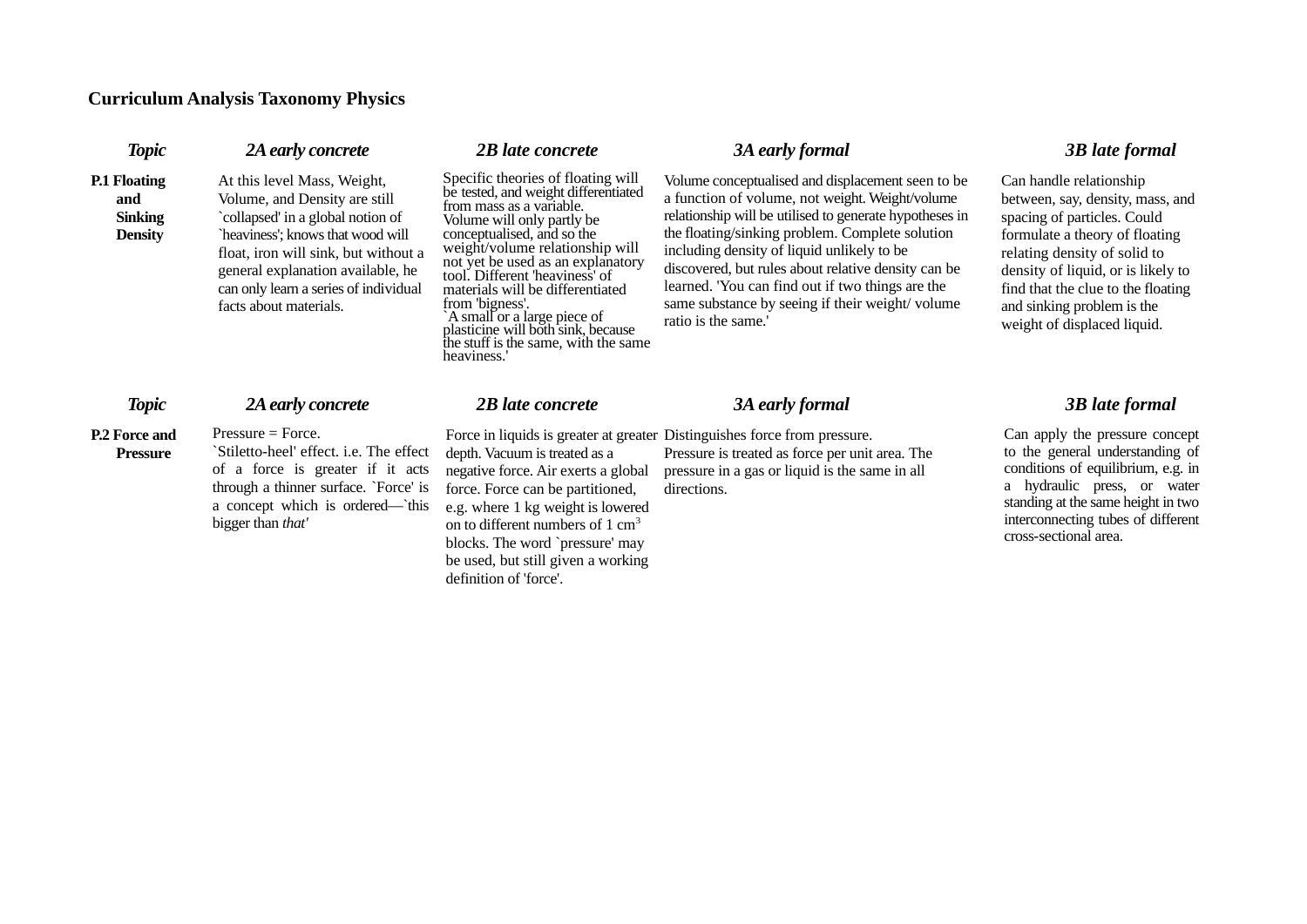| <b>Topic</b>                                     | 2A early concrete                                                                                                                                                                                                                        | 2B late concrete                                                                                                                                                                                                                                                                                                                                                                                                                                      | 3A early formal                                                                                                                                                                                                                                                                                                                                                                                                                                                                                                        | <b>3B</b> late formal                                                                                                                                                                                                                                                                                                                                                             |
|--------------------------------------------------|------------------------------------------------------------------------------------------------------------------------------------------------------------------------------------------------------------------------------------------|-------------------------------------------------------------------------------------------------------------------------------------------------------------------------------------------------------------------------------------------------------------------------------------------------------------------------------------------------------------------------------------------------------------------------------------------------------|------------------------------------------------------------------------------------------------------------------------------------------------------------------------------------------------------------------------------------------------------------------------------------------------------------------------------------------------------------------------------------------------------------------------------------------------------------------------------------------------------------------------|-----------------------------------------------------------------------------------------------------------------------------------------------------------------------------------------------------------------------------------------------------------------------------------------------------------------------------------------------------------------------------------|
| P.3 Equilibrium<br>of Physical<br><b>Systems</b> | Nominal equilibrium relationships,<br>e.g. at ends of a see-saw in balance,<br>both weights are the same. A<br>smaller weight is more effective<br>further from centre. To make a<br>truck run down hill, put weight in<br>it.           | Produces an account of equilibrium<br>in terms of bi-variate linear<br>relationships. For a beam to balance,<br>the heavier the weight the closer it<br>must be to the<br>centre. Likely to predict that<br>halving the distance will<br>compensate for doubling the<br>weight.<br>In the case of an inclined plane, can<br>arrive at formulations like 'the<br>greater the angle the more weight<br>that is needed to stop a truck<br>running down'. | If a system has two independent variables may find<br>effect of each by a control of variables strategy. Can<br>find equilibrium relationships where simple linear<br>proportionality is involved, i.e. in a balance, given<br>weights in 3:2 ratio will predict lengths from centre<br>should be in 2:3 ratio. Can generalise to $L1 W1 =$<br>L <sub>2</sub> W <sub>2</sub> .<br>For a given angle, in the inclined plane problem, will more complex inclined plane<br>discover the relative weights as a proportion. | Quickly arrives at a proportionality<br>formulation which can be tested as a<br>hypothesis. Can generalise equilibria<br>such as those of a balance in terms of<br>a work principle<br>(dynamic compensation of more<br>force by less distance). Thus in the<br>problem can test and discard a 'more<br>weight/less angle' hypothesis and<br>arrive at the quantitative solution. |
| <b>Topic</b>                                     | 2A early concrete                                                                                                                                                                                                                        | 2B late concrete                                                                                                                                                                                                                                                                                                                                                                                                                                      | 3A early formal                                                                                                                                                                                                                                                                                                                                                                                                                                                                                                        | <b>3B</b> late formal                                                                                                                                                                                                                                                                                                                                                             |
| <b>P.4 Momentum</b>                              | Intuitive, global concept of relative<br>impetus of colliding bodies. Can<br>make predictions with some<br>success which imply that the speed<br>and mass are allowed for. i.e.<br>slower and heavier can balance<br>faster and lighter. | Differentiation of velocity from<br>mass as contributory<br>components of momentum, i.e.<br>has a language with which to talk<br>about predictions.                                                                                                                                                                                                                                                                                                   | Can use formula to calculate results of collisions when Reinterprets global concept of<br>it is taught as an algorithm; i.e. as a procedure,<br>together with elementary rules for the context of its<br>application. Will realise that changes in momentum<br>are caused by forces.                                                                                                                                                                                                                                   | momentum in an analytical way.<br>Deals with reciprocal relationship of<br>mass and velocity, and can deal with<br>Newton's first law as a<br>conservation statement.                                                                                                                                                                                                             |
| <b>Topic</b>                                     | 2A early concrete                                                                                                                                                                                                                        | 2B late concrete                                                                                                                                                                                                                                                                                                                                                                                                                                      | 3A early formal                                                                                                                                                                                                                                                                                                                                                                                                                                                                                                        | <b>3B</b> late formal                                                                                                                                                                                                                                                                                                                                                             |
| <b>P.5 Velocity and</b><br><b>Acceleration</b>   | Intuitive notion of speed, but speed<br>and relative position not<br>differentiated, thus likely to call that                                                                                                                            | Speed as relating distances and<br>time (feet per second; m.p.h.)—<br>hence speeds compared by<br>distance travelled in same time.                                                                                                                                                                                                                                                                                                                    | Acceleration conceived as rate of change of velocity.<br>Thus 'ticker-tape' experiments on inclined plane begin value of<br>to make sense.<br>Can use second-power equations involving constant                                                                                                                                                                                                                                                                                                                        | Acceleration as the limiting                                                                                                                                                                                                                                                                                                                                                      |

Intuitive notion of acceleration.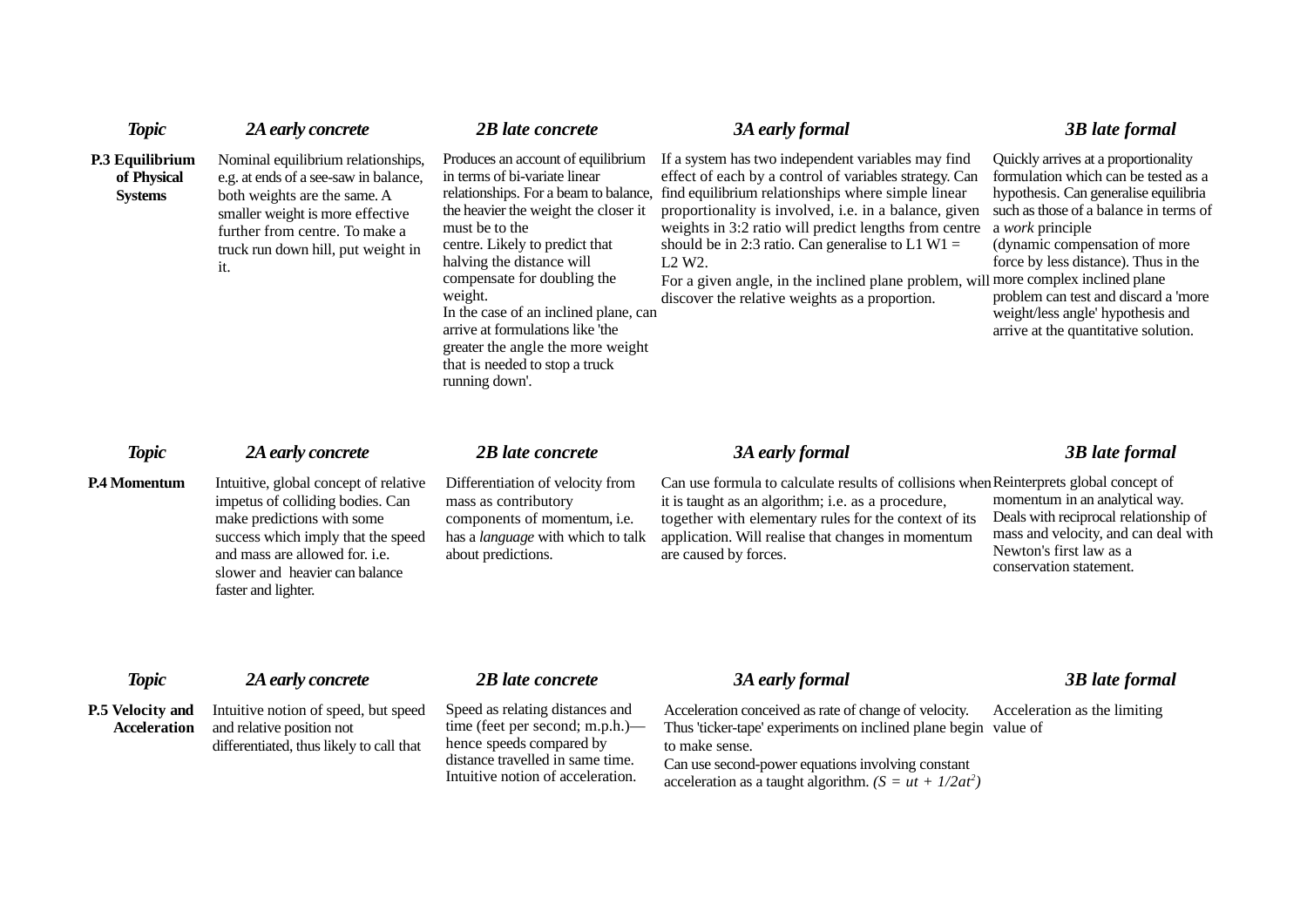| <b>Topic</b>                                        | 2A early concrete                                                                                                                                                                                             | <b>2B</b> late concrete                                                                                                                                                                                                                                             | <b>3A early formal</b>                                                                                                                                                                                                                                                                                                                                                                                                                                                    | <b>3B</b> late formal                                                                                                                                                                                                                                                                                                                                            |
|-----------------------------------------------------|---------------------------------------------------------------------------------------------------------------------------------------------------------------------------------------------------------------|---------------------------------------------------------------------------------------------------------------------------------------------------------------------------------------------------------------------------------------------------------------------|---------------------------------------------------------------------------------------------------------------------------------------------------------------------------------------------------------------------------------------------------------------------------------------------------------------------------------------------------------------------------------------------------------------------------------------------------------------------------|------------------------------------------------------------------------------------------------------------------------------------------------------------------------------------------------------------------------------------------------------------------------------------------------------------------------------------------------------------------|
| <b>P.6 Newton's</b><br>Laws                         | See P 2, P4 and P5                                                                                                                                                                                            | See P 2, P4 and P5                                                                                                                                                                                                                                                  | See P.4 for First Law. Where accelerations are<br>constant can handle Second Law as a relationship<br>between Force, Mass, and Acceleration. Unlikely<br>to grasp the necessity for the Third Law, but can<br>see the sense of it when confronted with<br>experimental evidence.                                                                                                                                                                                          | See P.4 for First Law. Can<br>analyse problems to see how to<br>apply the first two Laws, and<br>plan sequence of computations.<br>Since he tends to think in terms<br>of proof strategies can<br>eventually see (from many<br>examples) the necessity for the<br>Third Law, and will treat all<br>three as a set of axioms which<br>produce consistent results. |
| <b>Topic</b>                                        | 2A early concrete                                                                                                                                                                                             | 2B late concrete                                                                                                                                                                                                                                                    | 3A early formal                                                                                                                                                                                                                                                                                                                                                                                                                                                           | <b>3B</b> late formal                                                                                                                                                                                                                                                                                                                                            |
| <b>P.7 Electricity</b>                              | Bulbs light when connected to<br>batteries. A bright bulb has more<br>energy than a dim bulb. Likely to<br>internalise a 'one connection' model<br>of electricity flow. No<br>potential/current distribution. | Can use voltage as a global measure Notion of resistance as V,/ ratio.<br>on an ammeter are used, as a<br>measure of electricity, concept of<br>current tends to be collapsed under<br>voltage, so effects of current are<br>given a 'voltage' explanation.         | of electrical forces. Although readingsCan use a fluid model of current flow and predict<br>with it properties of circuits, e.g. where direction of property of electricity, and hence<br>some of the batteries are changed, or where series<br>is changed to parallel. Draws circuits in terms of a<br>consistent two-connection model-e.g. will realise<br>that a light-bulb must have a second connecting point a complex circuit may be modelled<br>for the filament. | Potential as an intensive property is<br>distinguished from the extensive<br>potential as work required to transfer<br>charge between two points.<br>Potential drop in different parts of<br>(still needs to be taught well!).                                                                                                                                   |
| <b>Topic</b>                                        | 2A early concrete                                                                                                                                                                                             | 2B late concrete                                                                                                                                                                                                                                                    | <b>3A early formal</b>                                                                                                                                                                                                                                                                                                                                                                                                                                                    | <b>3B</b> late formal                                                                                                                                                                                                                                                                                                                                            |
| <b>P.8</b><br><b>Temperature and</b><br><b>Heat</b> | No distinction between heat<br>and temperature. Temperature<br>as a qualitative concept of<br>hotness and coldness.                                                                                           | Temperature quite well conceptualised<br>as linear 1:1 mapping of the number line<br>on to degree of hotness'. Amount of<br>heat only imperfectly conceptualised<br>—usually collapsed under<br>temperature.<br>Amount of heat depends on mass of<br>hot substance. | Caloric model of heat/temperature<br>relationship, and calculations involved. Kinetic<br>theory picture accepted as providing<br>explanation of particular phenomena, but not<br>integrated with heat/temperature model.                                                                                                                                                                                                                                                  | Can use kinetic theory as<br>predictive and explanatory model.<br>Therefore can begin to appreciate<br>the First Law of thermodynamics,<br>and can deal with thermal<br>equilibria as dynamic and                                                                                                                                                                |

statistical.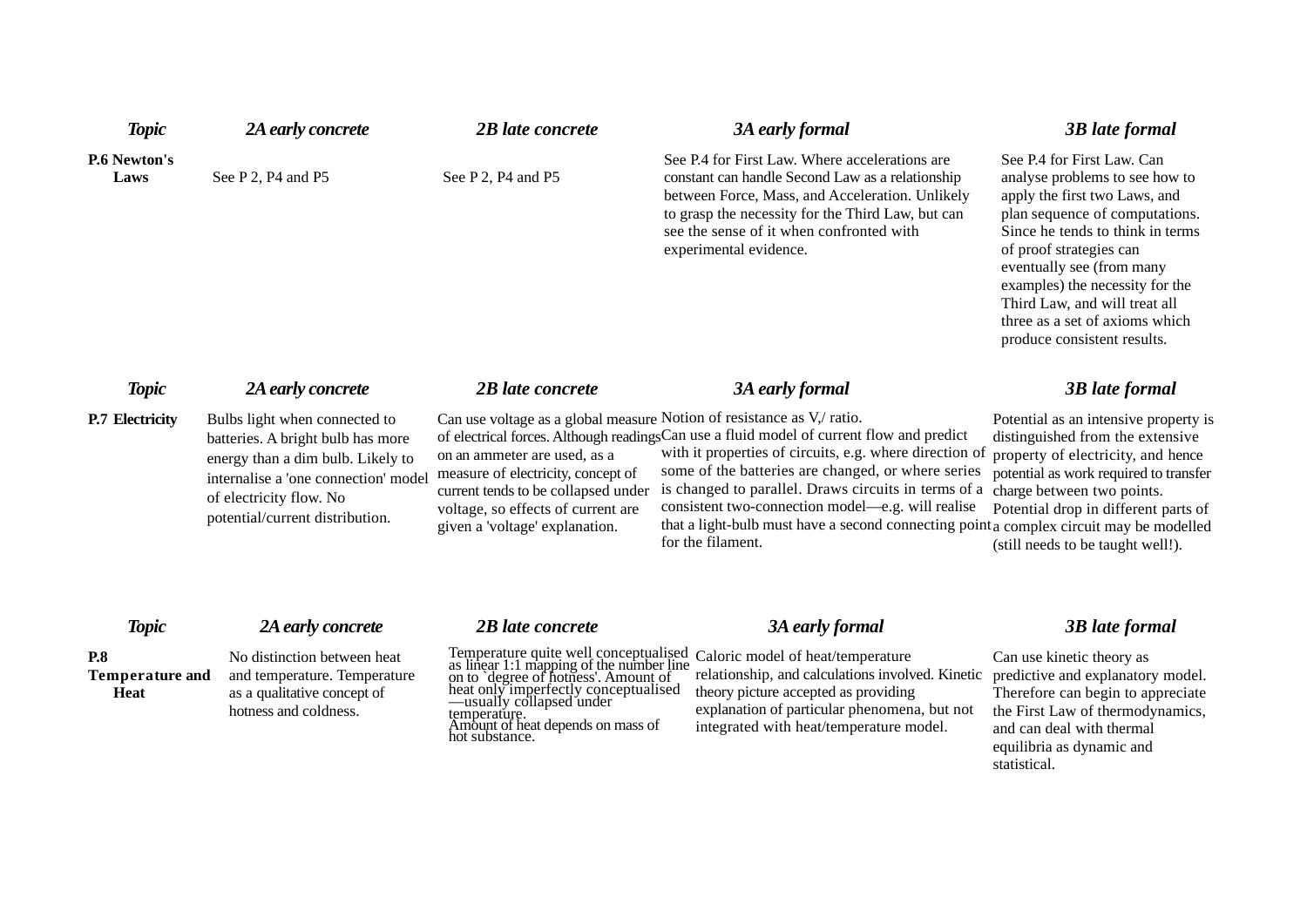| <b>Topic</b>                         | 2A early concrete | 2B late concrete                                                                                                                                          | 3A early formal                                                                                                                                                                                                                                       | <b>3B</b> late formal                                                                                                                                                                                                                                                                                                                                                                                                             |
|--------------------------------------|-------------------|-----------------------------------------------------------------------------------------------------------------------------------------------------------|-------------------------------------------------------------------------------------------------------------------------------------------------------------------------------------------------------------------------------------------------------|-----------------------------------------------------------------------------------------------------------------------------------------------------------------------------------------------------------------------------------------------------------------------------------------------------------------------------------------------------------------------------------------------------------------------------------|
| P.9 Kinetic Theory                   |                   |                                                                                                                                                           | Used to explain only phenomena in simple<br>correspondence with model. e.g. expansion due to<br>greater vibration of particles, so particles expand or<br>take up more space. Solution seen as intermingling<br>of particles, so volume of            | Can appreciate its use as a<br>deductive model proceeding from<br>simple postulates. Relative pro-<br>perties of gases, liquids, and solids<br>explained. Relative diffusion rates<br>of different gases, and of gases into<br>a vacuum compared with into air.<br>Ready to appreciate quantitative<br>derivation of gas laws and to<br>conceive of temperature as only<br>the mean value of a wide range of<br>kinetic energies. |
| <b>Topic</b>                         | 2A early concrete | 2B late concrete                                                                                                                                          | 3A early formal                                                                                                                                                                                                                                       | <b>3B</b> late formal                                                                                                                                                                                                                                                                                                                                                                                                             |
| P.10 Energy and<br>Power             |                   | Work is expended energy<br>Energy has many sources<br>Power can be differentiated<br>from work All three concepts<br>are intuitive and<br>anthropomorphic | Work as a Force x Distance product. Kinetic energy as defined as $1/2mv^2$ —hence deduction about stopping distances of cars from different speeds. Electric energy as Vxlxt product.<br>Power as work done in unit time. Heat energy as<br>calories. | Equivalence of different energy<br>forms having each a capacity<br>(extensive) and a potential<br>(intensive) aspect. Energy as a<br>general product of extensive and<br>intensive factor. Can begin to<br>appreciate the problem of Heat as a<br>form of energy is only partly<br>convertible to work.                                                                                                                           |
| <b>Topic</b>                         | 2A early concrete | 2B late concrete                                                                                                                                          | 3A early formal                                                                                                                                                                                                                                       | <b>3B</b> late formal                                                                                                                                                                                                                                                                                                                                                                                                             |
| <b>P.11</b><br><b>Thermodynamics</b> |                   |                                                                                                                                                           | Conservation of energy as a learnt kept.<br>Mechanical equivalent of Heat as adarnt fact.                                                                                                                                                             | Capable of seeing $dE = W - q$ as a<br>postulate which connects<br>measured quantities to a formal                                                                                                                                                                                                                                                                                                                                |

model which, like Newton's Laws, appears to yield consistent predictions. Thus can eventually see that Heat, as a form of energy, needs a second postulate to connect it with other forms of energy.